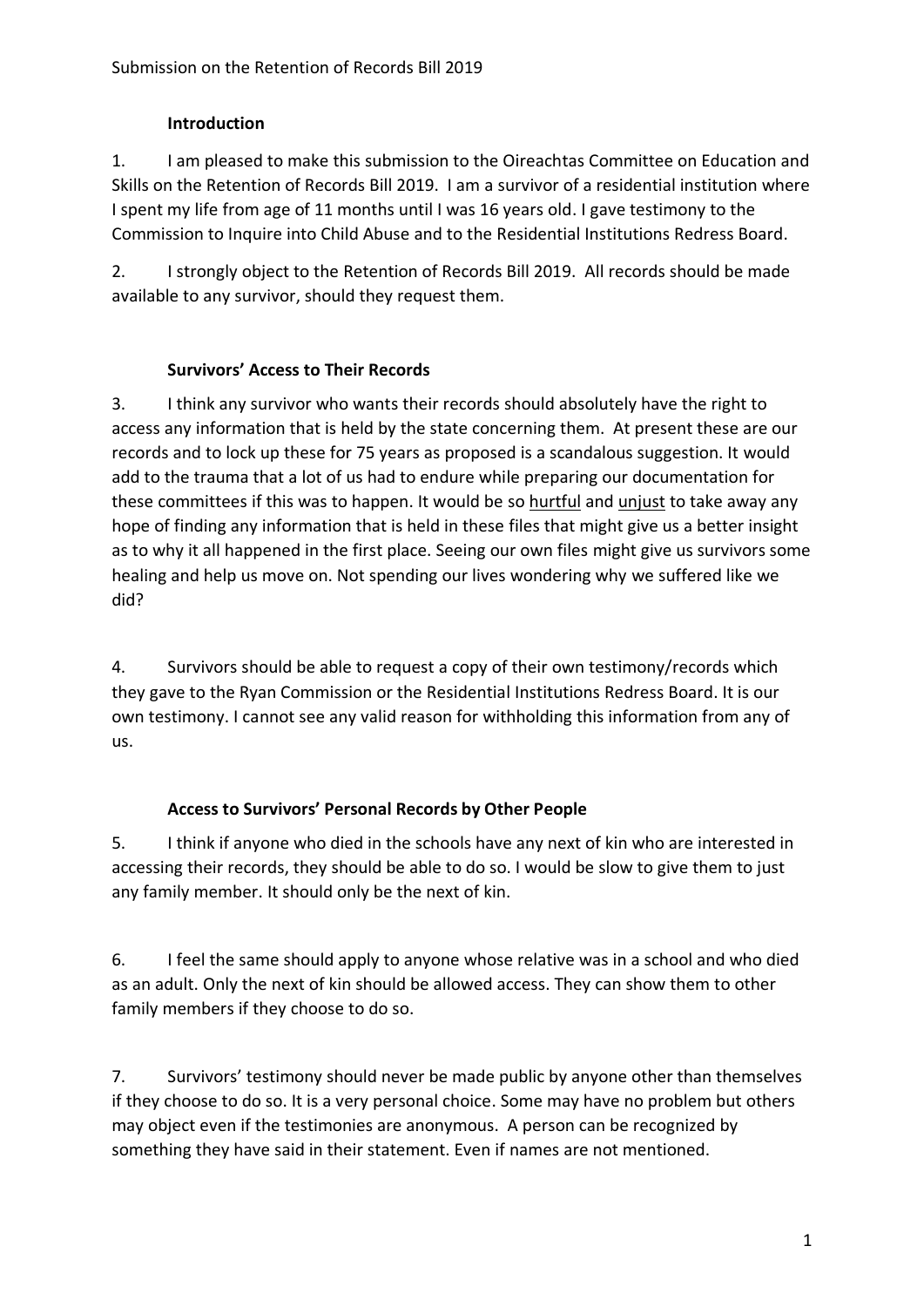8. Personally, I would not like to have my testimony made public unless I chose to do so. Which I probably would not. I feel it is an individual decision for each person.

9. I seem to remember that our records of the testimony we gave to the Ryan commission and the RIRB would be destroyed at the end of its work. I have not requested my records because I understood that they were going to be destroyed. A lot of us were in agreement at the time that but, now in hindsight it's good that it did not work out that way because they would be lost to us forever. I really hope the same will not happen if you decide to pass this outrageous bill to lock our records away and completely out of our reach for our life time and possibly our grandchildren's lives. It is unlikely that anyone would look on it as history. That is one of the lamest excuses I have ever heard.

# **Records of the Industrial School System**

10. Honestly, I don't see the benefit of revealing how the schools were run is going to benefit any survivor except to see how the state paid for each child in their charge. Maybe if someone was doing their thesis, the records could be made available for research purposes. I have been contacted by some students who are doing papers on this subject. I think that the non-personal records such as administrative records or financial records of the schools and the Department of Education's records should be made available to academics and researchers studying this topic.

# **Recommendations to the Committee**

**11. Survivors' personal records including their testimony and any records, such as medical records or birth certs or records of institutionalization, should be made available to survivors if they wish to access them. These personal records are our property and we have a right to them.** 

**12. Survivors' (living and deceased) personal records should be available to their next of kin.** 

**13. Survivors should have the final decision as to whether their records should be made available to anyone, including researchers and the public.** 

**14. Records relating to how the industrial school system was run (religious orders' records and state records that do not mention individuals) should be available to researchers.**